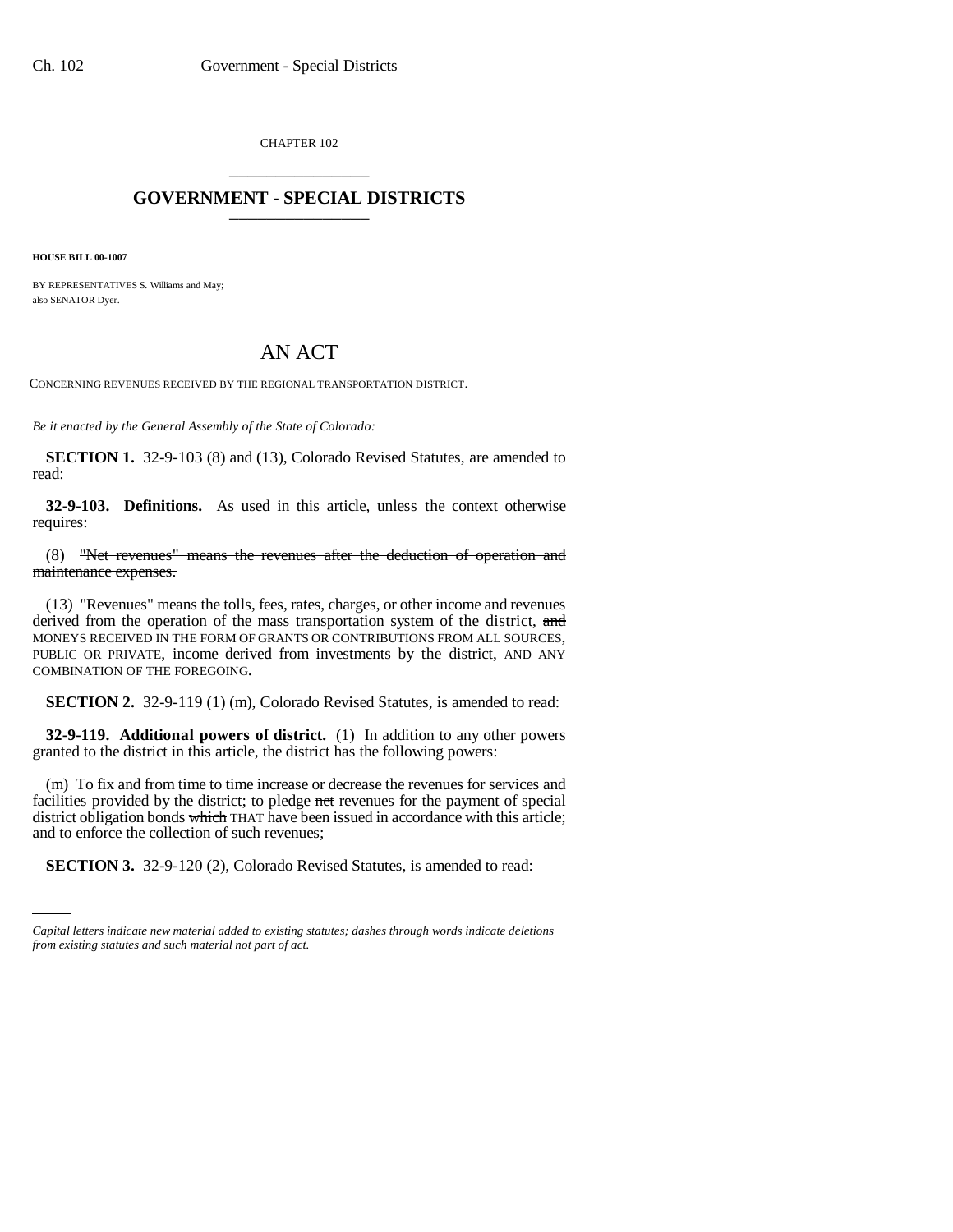**32-9-120. Levy of taxes - limitations.** (2) Annually, the board shall determine the amount of money necessary to be raised by taxation for the coming year and shall fix a rate of levy, subject to the provisions of subsection (1) of this section, which rate when levied upon every dollar of valuation for assessment of taxable property within the district, together with any other unencumbered revenues and moneys of the district, shall raise that sum necessary to pay in full all interest and principal on securities of the district, except special obligations payable solely from the net revenues of the district, and to pay, to the extent permitted by this section, all other obligations of the district which THAT the district can pay under this article with taxes coming due within the coming year, but excluding any special obligations.

**SECTION 4.** 32-9-121, Colorado Revised Statutes, is amended to read:

**32-9-121. Levies to cover deficiencies.** In the event that the sum produced from general ad valorem property tax levies totaling less than the maximum levy authorized by section 32-9-120 (1), together with any unencumbered revenues and moneys of the district, are insufficient to pay, when due, installments on contracts and securities of the district and interest thereon and to pay defaults and deficiencies, the board shall make such additional levies of taxes as may be necessary, subject to the provisions and limitations of section 32-9-120 (1), until such contracts and securities and interest thereon are fully paid. In no case shall the mill levy exceed one-half mill. No levies shall be made pursuant to this section to pay any amount of special obligations of the district payable solely from sales taxes and the net revenues, or a combination thereof, of the district.

**SECTION 5.** 32-9-128, Colorado Revised Statutes, is amended to read:

**32-9-128. Incurrence of special obligations.** The district may borrow money in anticipation of the revenues and the sales tax proceeds of the district, but not the proceeds of any general ad valorem property taxes, and issue special obligation bonds to evidence the amount so borrowed. Any special obligation bonds or other obligations payable in whole or in part from the sales tax proceeds of the district or net revenues of the district, or both, may be issued or incurred without an election, in anticipation of such sales tax proceeds or net revenues, or both.

**SECTION 6.** 32-9-131, Colorado Revised Statutes, is amended to read:

**32-9-131. Pledge of proceeds of sales taxes and revenues.** The payment of district securities may be secured by the specific pledge of the proceeds of sales taxes or net revenues, or both such taxes and net revenues, of the district, as the board may determine. Net Revenues or sales taxes pledged for the payment of any securities, as received by the district, shall immediately be subject to the lien of each such pledge, without any physical delivery thereof, any filing, or further act, and the lien of each such pledge and the obligation to perform the contractual provisions made in the authorizing resolution or other instrument relating thereto shall have priority over all other obligations and liabilities of the district, except as may be otherwise provided in this article or in said resolution or instrument, and subject to any prior pledges and liens theretofore created. The lien of each such pledge shall be valid and binding as against all persons having claims of any kind in tort, contract, or otherwise against the district, irrespective of whether such persons have notice thereof.